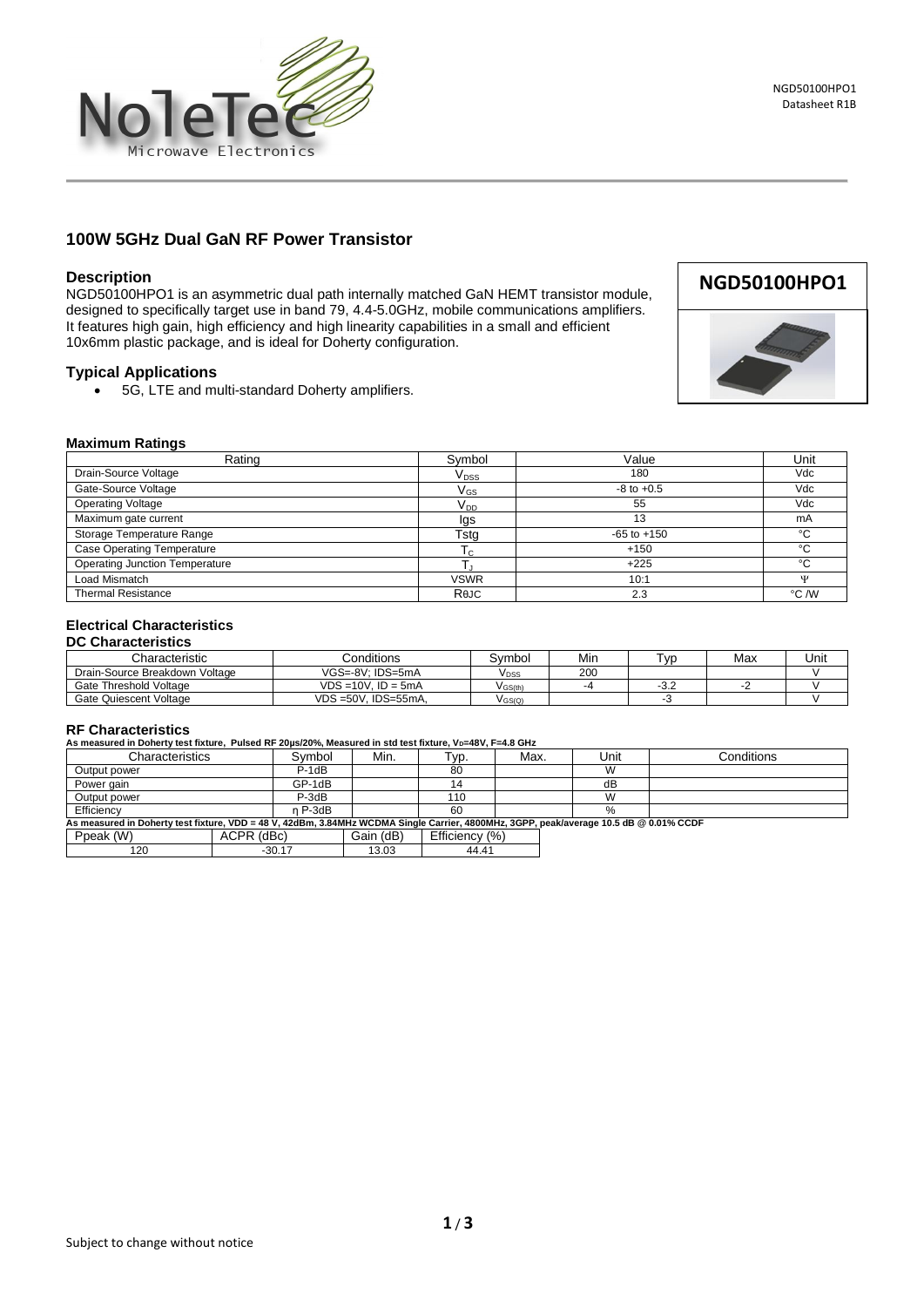

### **Performance as measured in test fixture**



**Functional block diagram and package pinning**



| Pin No.        | <b>Symbol</b> | <b>Description</b>                                                                                                                           |
|----------------|---------------|----------------------------------------------------------------------------------------------------------------------------------------------|
| 8,9,10,11      | RF IN/Vgs1    | RF In, Vgs bias for Peak path                                                                                                                |
| 32,33,34,35    | RF OUT/VDD1   | RF Out, VDD bias for Peak path                                                                                                               |
| 14, 15, 16, 17 | RF IN/Vgs2    | RF In, Vgs bias for Main path                                                                                                                |
| 27,28          | RF OUT/VDD2   | RF Out, VDD bias for Main path                                                                                                               |
| 1,24           | DC1,DC2       | VBW decoupling for main and peak path                                                                                                        |
| All other pins | NC.           | Not Connected internally. May be connected to PCB ground                                                                                     |
| Package Base   | <b>GND</b>    | Ground. Must be soldered and connected to PCB ground mounted atop<br>copper coin or tightly stitched filled vias for adequate heat transfer. |